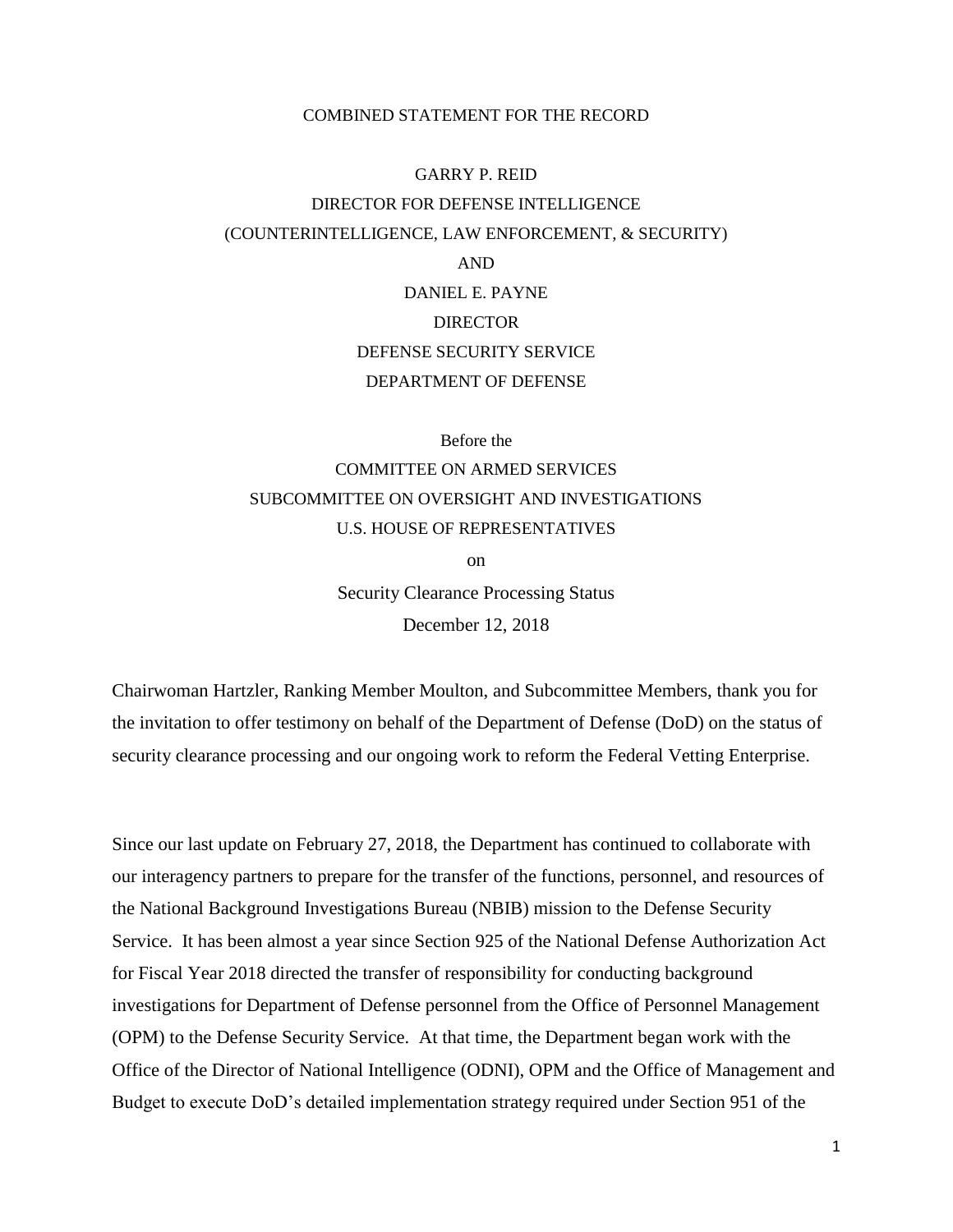National Defense Authorization Act for Fiscal Year 2017 and submitted to Congress in August 2017.

On June 21, 2018, the Administration announced that activities currently performed by NBIB would be consolidated with similar activities mandated to the Department of Defense. The Department supported the Administration's decision and immediately focused its efforts to collaborate with OPM and its Performance Accountability Council partners to develop a phased transition plan that would minimize impacts to NBIB's investigative capacity and ongoing efforts to reduce the background investigation inventory.

Also in June, the Director of National Intelligence, as the Security Executive Agent, and Director, OPM, as the Suitability and Credentialing Executive Agent, approved a set of measures to reduce the Federal Government's background investigation inventory in fiscal year 2018. These measures included options for increased application of automated records checks and continuous evaluation to offset time and manpower intensive field investigations. On July 31, 2018, the Department of Defense began executing these new measures on our SECRET and TOP SECRET level periodic reinvestigations. Implementation of these measures has reduced the flow of new periodic investigations to NBIB by approximately 40 percent, which has had a direct effect on backlog reduction. Overall, these new measures have helped reduce the inventory of DoD investigations by almost 18 percent over the past four months. Most significantly, the processing of these periodic reinvestigations within DoD represents the first step towards the transfer and transition of NBIB operations to the DSS, 26 months ahead of the statutory requirement to commence the transition by October 2020. We will build on this work in the coming months – continuing to focus on backlog reduction as we develop detailed plans for the transfer and transition.

Our progress to-date would not have been possible without the robust continuous evaluation and automated records checks capabilities built over the past three years, with strong Congressional support. Currently, the Department has 1.1 million personnel enrolled in the Continuous Evaluation program. We are planning to expand enrollment to encompass the entire population

2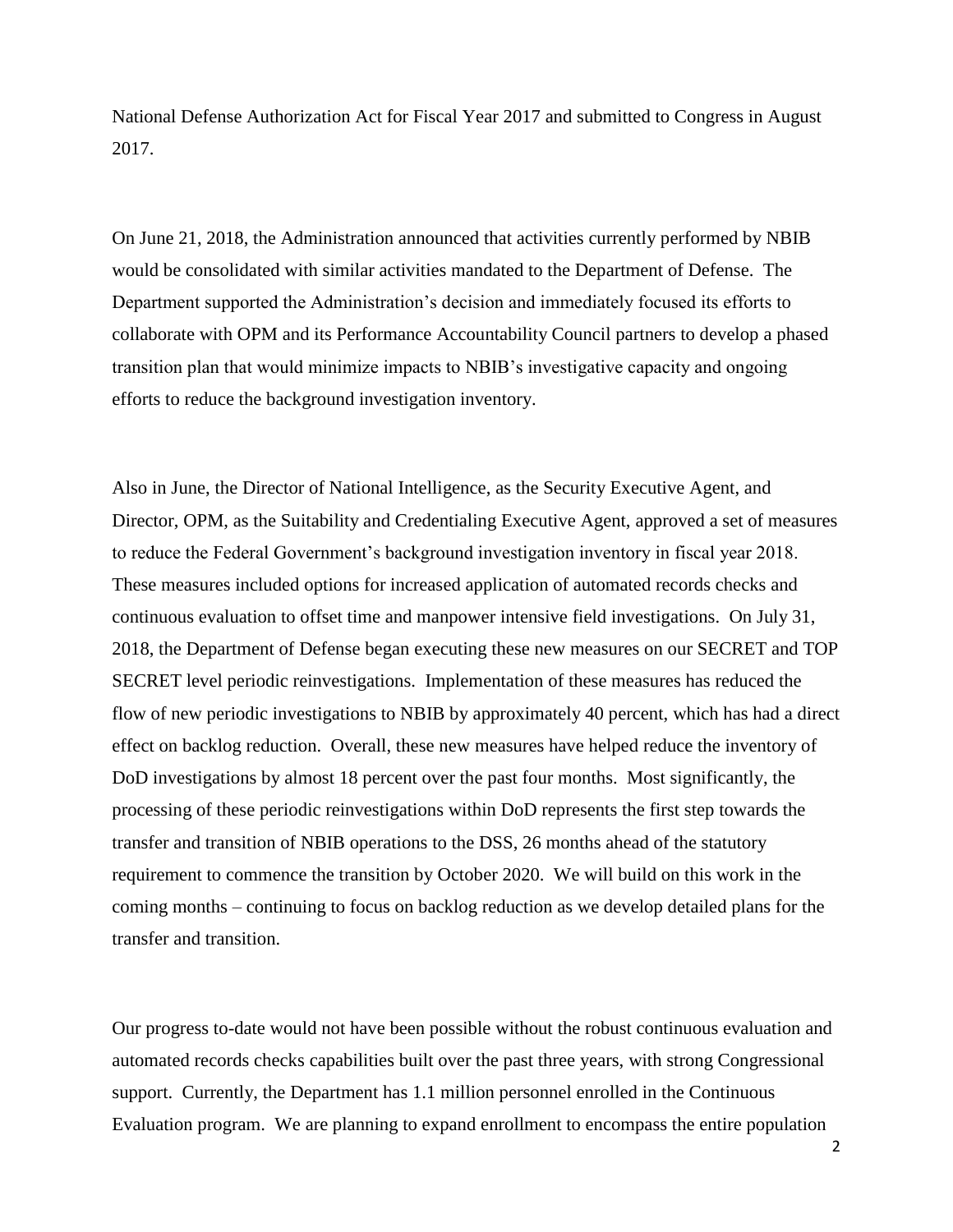eligible for access to classified information or to hold a sensitive position by fiscal Year 2021. This program has demonstrated clear and compelling benefits of ongoing and more frequent vetting of cleared personnel and, when expanded, will integrate with the DoD's insider threat and physical access programs to create a more comprehensive Continuous Vetting security architecture. These methods, which significantly decrease the risk associated with periodic reinvestigations that have traditionally been conducted every five or ten years, have shown convincing results for early detection of security risks and provide the basis for new approaches to modernize the vetting enterprise.

Another critical enabler are the National Background Investigative Services (NBIS), the end-toend, enterprise IT shared service solutions for vetting across the U.S. Government. With your support we accelerated fielding of NBIS to align with execution of the new backlog mitigation measures in late July. The NBIS program executive office has fully adopted Agile Development methodology and will continue to deploy NBIS updates in parallel with changes made to the background investigation process. By optimizing our investments and streamlining service delivery, we can achieve significant cost savings and cost avoidance, while more effectively driving system efficiency.

The Defense Security Service has done a remarkable job implementing the new measures while simultaneously posturing for the NBIB mission transfer, all the while maintaining focus on their oversight and execution of the National Industrial Security Program (NISP). The Defense Security Service has established the Defense Vetting Directorate, which consolidates functions of the DoD Insider Threat Management and Analysis Center, the Personnel Security Management Office for Industry, and DoD Continuous Evaluation. Over the summer, the Defense Security Service worked extensively with NBIB to develop a transfer plan to guide our actions realigning NBIB functions, personnel, and resources to the Department of Defense.

The Department of Defense is engaged in detailed planning to restructure the Defense Security Service to accommodate the new mission while safeguarding current core competencies. We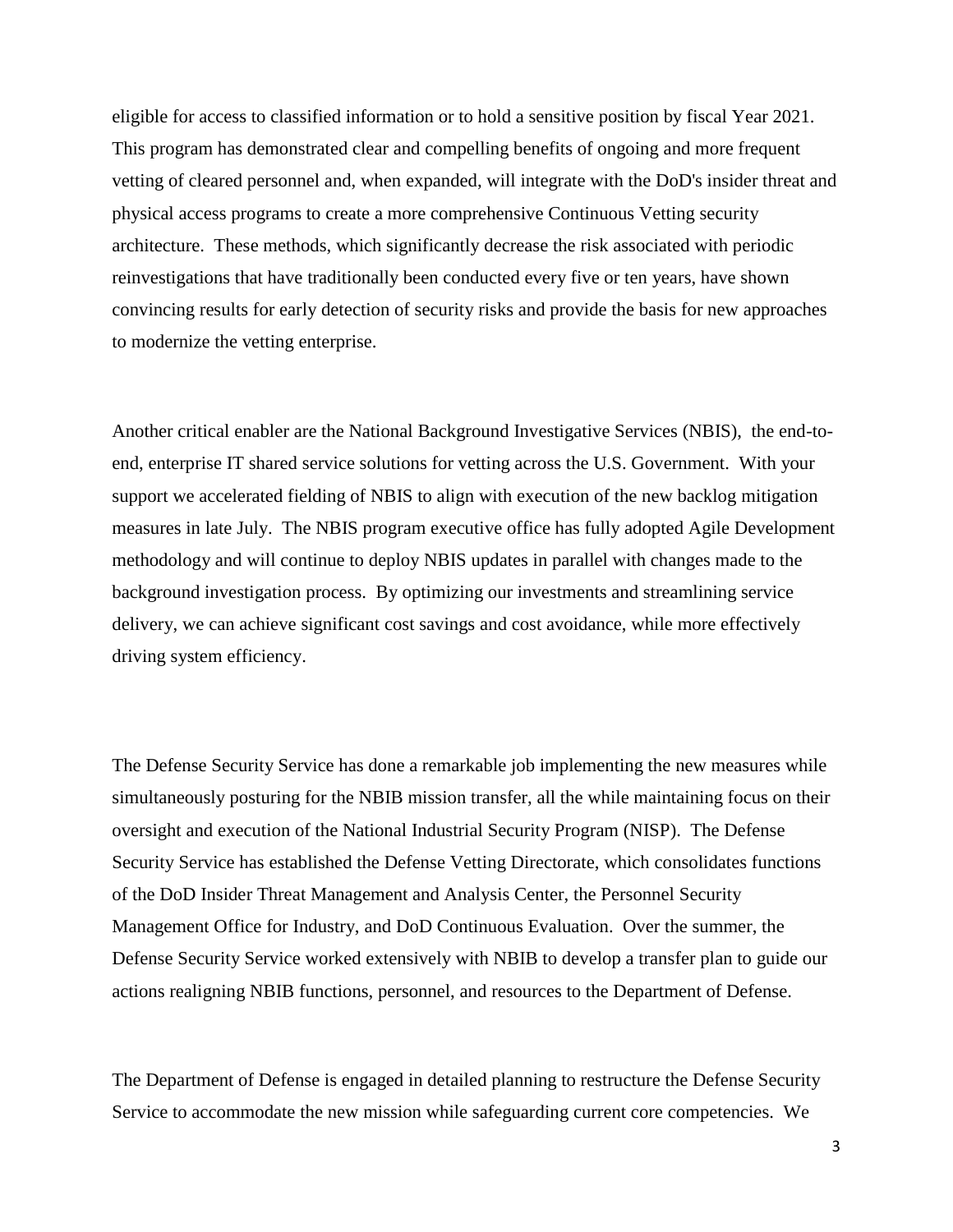will soon establish a Personnel Vetting Transformation Office (PVTO) to develop detailed transfer plans and facilitate implementation. The PVTO will include personnel from other government agencies, including NBIB and OPM, as we work through the complex tasks to move people, resources, facilities, and infrastructure from one government agency to another. Concurrently, the PVTO will examine additional options for modernization and reform of the vetting enterprise, building on our current success.

With the prospective expansion of the scope of the DoD personnel vetting mission, we intend to look beyond the realm of incremental improvements and take full advantage of today's cuttingedge technology and innovations to alleviate the burdens of costly, time-intensive investigations. We acknowledge the key challenges ahead and are prepared to address any obstacles that arise including logistics, budget, human resources, and cultural issues. By working closely with the Performance Accountability Council and the Executive Agents, we intend to modernize our current vetting processes by integrating and aligning with partner missions such as Insider Threat, Counterintelligence and Human Resources, to improve information sharing and to meet the challenges of the evolving threat landscape and the dynamic changes in our workforce.

We will also continue to work very closely with the Executive Agents to streamline traditional labor-intensive processes that exist today, to continue to identify ways to economize field investigative work, and automate the process wherever possible. Long delays for background investigations can be eliminated by enhancing and largely replacing time intensive field work with the power of big data analytics, artificial intelligence, machine learning and publicly available social media data sources. We will use field investigations to fill gaps, not as the means to collect information that is more readily available through automated processes.

This work will be done hand-in-hand with the Performance Accountability Council as well as the Executive Agents, collaboratively developing alternative vetting procedures that will establish and sustain a Continuous Vetting process that can identify at-risk situations as they occur, and focus investigative and management intervention efforts ahead of a problem. These alternative investigative methodologies will be supplemented with automated prioritization tools and